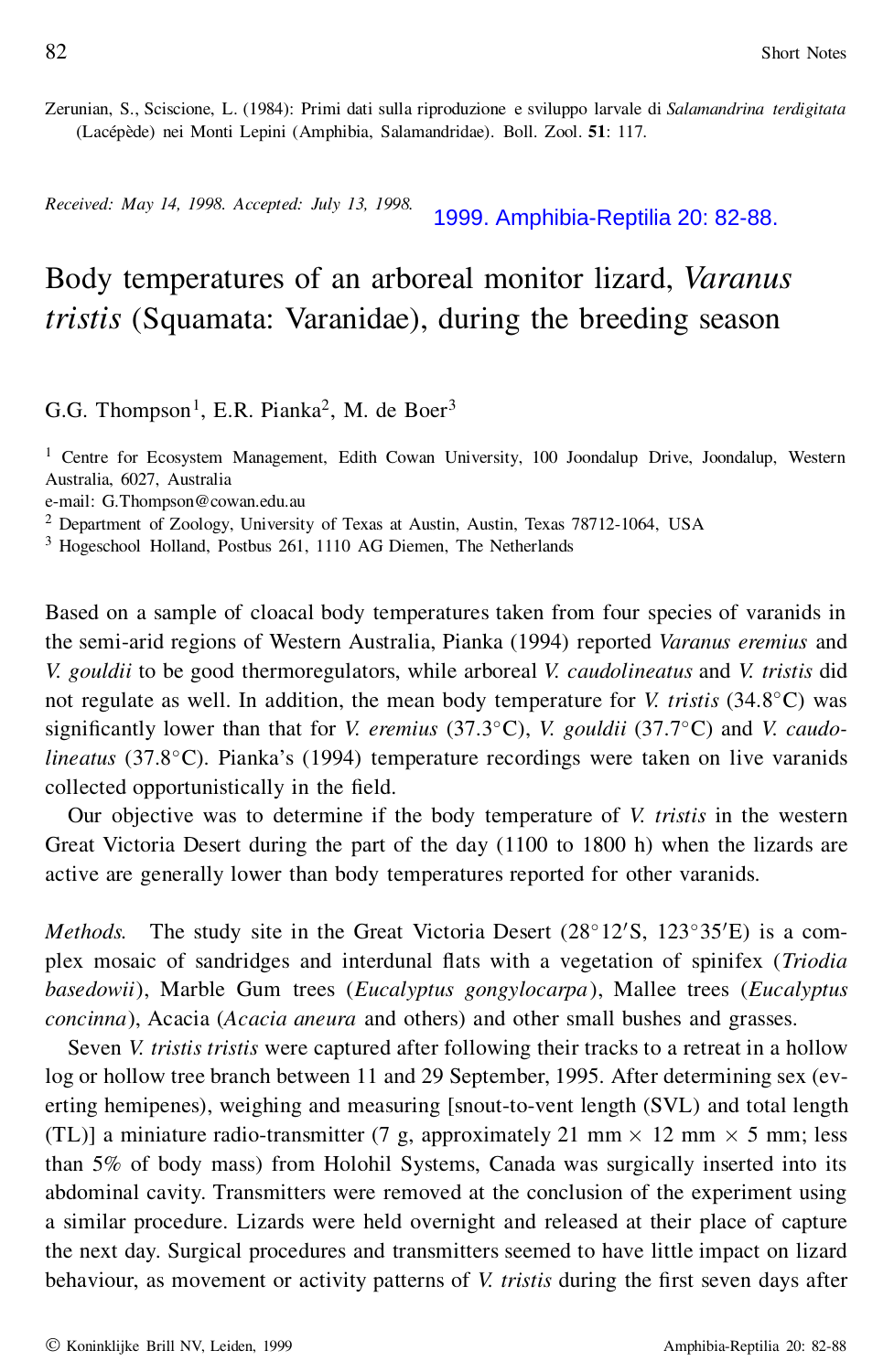release did not differ from those over the subsequent seven days. One *V. tristis* subsequently laid ten eggs while she contained an internal transmitter, nine of which hatched.

Temperature sensitive transmitters issued a sound pulse, the period between pulses decreasing with increased body temperature. The interval between beeps was recorded to the nearest 0.01 second (using a stopwatch) numerous times throughout the day from 11 September until 8 November, 1995. Collection of data for most lizards was terminated before 8 November when battery power for transmitters became insufficient to detect the signal from a distance. This did not affect the pulse rate for temperature sensitive transmitters but only the strength of the signal. A Biotelemetry receiver (RX3) with a 3EY directional antenna operating in the 150-151.5 MHz band was used to determine body temperatures at multiple times during the day.

Before implantation, temperature sensitive transmitters were calibrated in a water bath at seven temperatures between 10 and  $40^{\circ}$ C. The curvilinear relationship between temperature and time between pulses was determined by tting a quadratic equation to the data. Visual inspection of the fitted line indicated no value deviated by more than  $1^{\circ}$ C from the line.

*Results.* One *Varanus tristis* could not be located using its transmitter after 5 days, so data for this lizard were excluded from all analyses. Four hundred and fty-three separate body temperature  $(T_b)$  observations were taken for the remaining six *V. tristis* (table 1). Mean field maximum  $T_b$  for six *V. tristis* was  $40.0^{\circ}$ C ( $\pm s$  1.75,  $n = 6$ ). To establish the overall pattern of thermoregulation, mean  $T<sub>b</sub>$  for six *V. tristis* were calculated for each h between 0600 and 2100 h and are plotted in figure 1. Mean  $T<sub>b</sub>$  between 1100 and 1800 h, the activity period, was 33.2°C ( $\pm s$  4.27). Mean  $T_b$  ranged between 32 and 35°C when calculated for hourly periods between  $1100$  and  $1800$  h (fig. 1). Large standard deviations shown in figure 1 indicate a wide variation in  $T<sub>b</sub>$  among days, and as the lizards' increase their  $T_b$  in the morning. The pattern of thermoregulation indicated that *V. tristis* have a relatively rapid increase in  $T_b$  after 0815 h which peaks about 1330 h.

Body temperatures of five *V. tristis* were recorded hourly between 0600 and 2000 h for a 'typical' day (4 October; minimum ambient temperature  $(T_a)$  of 12 $\degree$ C, maximum

| Table 1. Sex, mass, snout-to-vent length, number of observations and maximum body temperature for <i>V. tristis</i> . |  |  |  |  |
|-----------------------------------------------------------------------------------------------------------------------|--|--|--|--|
|-----------------------------------------------------------------------------------------------------------------------|--|--|--|--|

|                                          |      | Identification letter |      |      |      |      |
|------------------------------------------|------|-----------------------|------|------|------|------|
|                                          | B    | D                     | E    | F    | G    | Н    |
| Body mass $(g)$                          | 265  | 220                   | 280  | 218  | 300  | 343  |
| $SVL$ (mm)                               | 272  | 252                   | 276  | 250  | 274  | 288  |
| <b>Sex</b>                               | m    |                       | m    |      | m    | f    |
| Total number of days monitored           | 55   | 28                    | 45   | 23   | 47   | 21   |
| Total number of temperature observations | 61   | 69                    | 92   | 76   | 86   | 69   |
| Mean $Tb$                                | 30.1 | 28.1                  | 29.3 | 27.9 | 27.9 | 26.5 |
| Maximum $Th$ recorded                    | 39.0 | 38.1                  | 42.5 | 39.9 | 41.6 | 38.7 |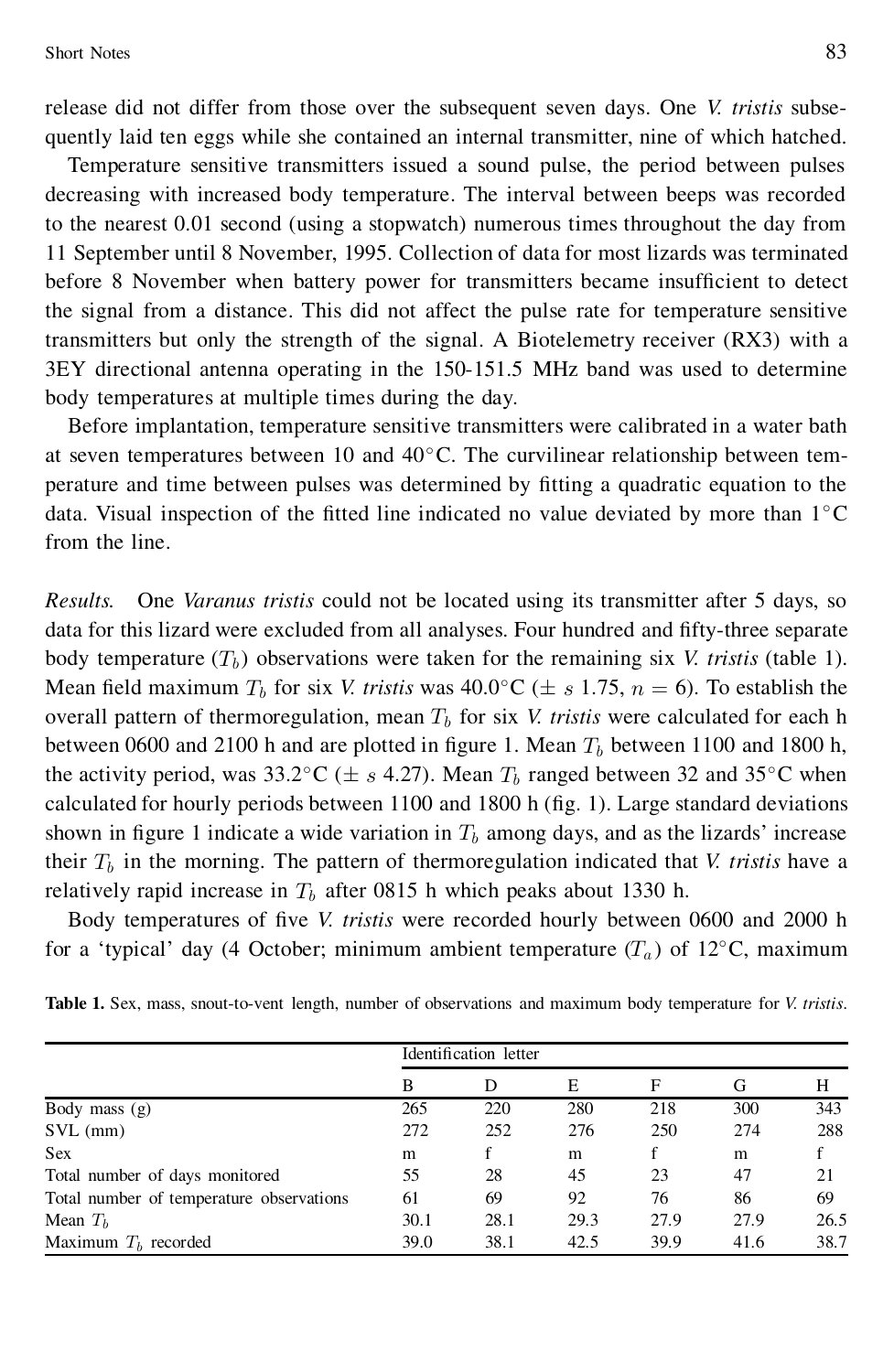

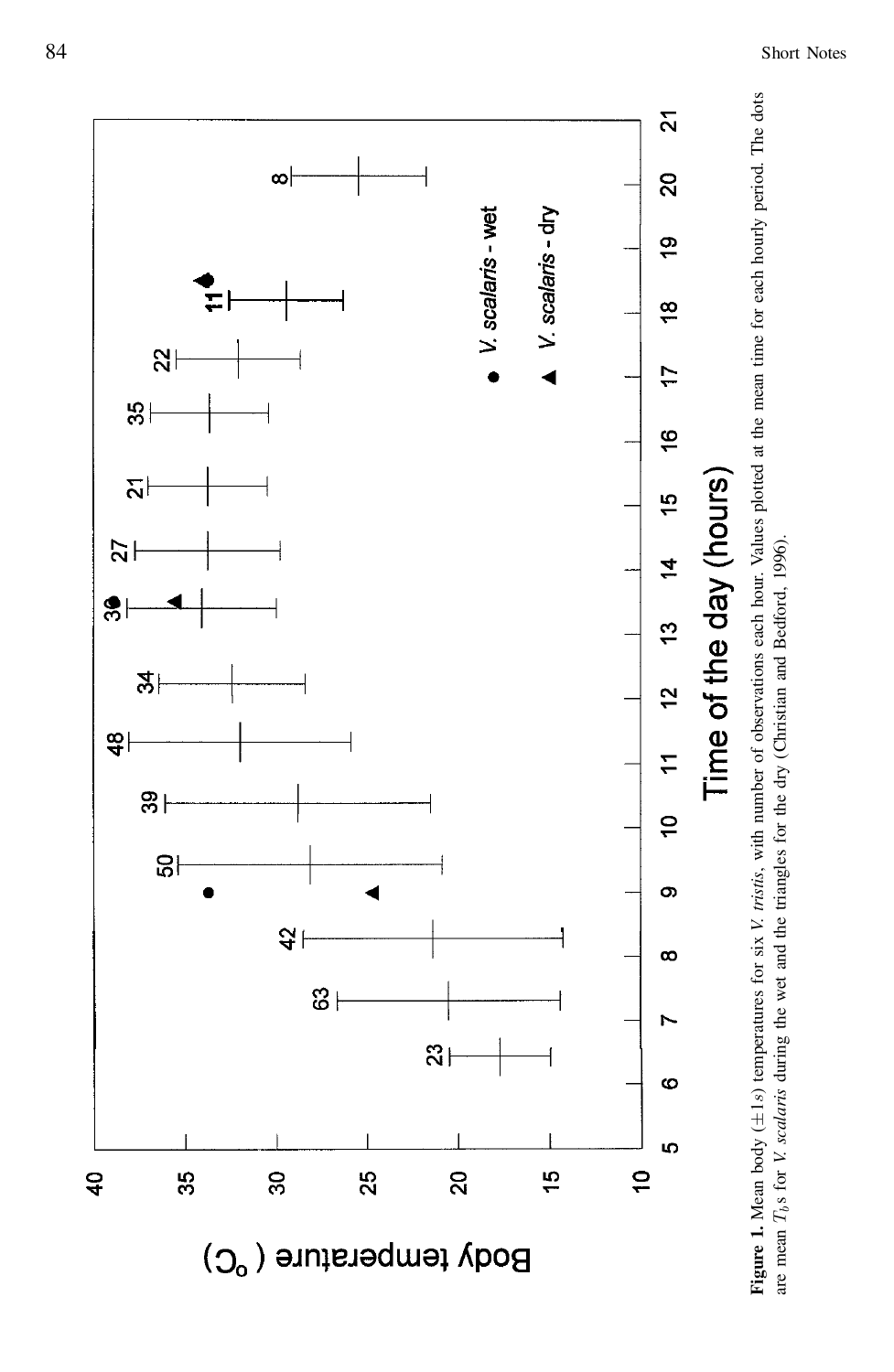Short Notes 85

 $T_a$  of 33°C, maximum wind speed 2.6 m sec<sup>-1</sup> with minimal cloud cover;  $T_a$  conditions were recorded at Yamarna weather station approximately 8 km north east of the study site) in the middle of the study period. This example provides an indication of the extent of individual variation and individual concurrence with the overall pattern. There was no significant difference in the  $T_b$ s of the five *V. tristis* measured hourly (repeated measures ANOVA  $F_{4,52} = 1.24$ ,  $P = 0.304$ ) on 4 October. The greatest variation occurred during the late morning increase in  $T_b$  to a relatively constant  $T_b$  between 30 and 34 $\degree$ C (between 1215 and 1430 h) and again between 1430 and 1700 h after which  $T<sub>b</sub>$  s again converged until about 1815 h. This variation in the morning probably reflects the time that each *V. tristis* emerged to bask.

*Discussion.* The highest  $T_b$  for six *V. tristis* ranged between 38.7 and 42.5 $\degree$ C with a mean of  $40^{\circ}$ C. Pianka (1994) reports unusually high maximum body temperatures of 44.2<sup>o</sup>C and 47.3<sup>o</sup>C for two *V. tristis*. Both of these temperatures are appreciably higher than the maximum recorded in this study. The critical thermal maximum for *V. tristis* is unknown. However, a body temperature of  $47^{\circ}$ C is close to the lethal limit for most lizards (Curry-Lindahl, 1979) and above that for *V. griseus* (43¯C, Vernet et al., 1988), *V. olivaceus* (41.6-42.4°C, Auffenberg, 1988), *V. komodoensis* (42.7°C, Auffenberg, 1981) and *V. bengalensis* (42.3-44.7°C, Auffenberg, 1994). These high values might have resulted from forcing these two *V. tristis* into locations that increased their body temperature while they were being located or caught. A fleeing *V. tristis* will probably take temporary refuge anywhere to avoid being caught and may have moved to a position that increased its body temperature to levels that it would normally avoid.

Mean  $T<sub>b</sub>$  between 1100 and 1800 h was 33.2°C. Christian and Bedford (1996) report pre-dawn  $T_b$  for the slightly-smaller, arboreal *V. scalaris* (from the tropics of northern Australia) in the wet season as  $21.7\degree$ C and  $18.5\degree$ C in the dry season; during the morning (0700-1100 h) the mean  $T_b$  was 33.7°C in the wet and 24.7°C in the dry; around midday (1100-1600 h) the mean  $T_b$  as 38.9°C in the wet and 35.6°C in the dry; and in the late afternoon (1600-2100 h) the mean  $T_b$  as 33.7°C in the wet and 34.1°C in the dry. These mean  $T_b$ s for *V. scalaris* are generally significantly higher than the comparable mean temperatures for the same time periods for *V. tristis* [in the morning (0700-1100 h, 24.3  $\pm$  7.80 $^{\circ}$ C,  $t_{193}$  = 16.47 for *V. scalaris* the wet season, *P* < 0.05), and around mid-day (1100-1600 h, 33.0  $\pm$  4.71<sup>o</sup>C,  $t_{159}$  = 15.88 for *V. scalaris* the wet,  $t_{159}$  = 7.01 for the dry,  $P < 0.05$ , respectively), and in late afternoon (1600-2100 h, 31.6  $\pm$  4.17<sup>o</sup>C,  $t_{75}$  $= 4.15$  for *V. scalaris* the wet,  $t_{75} = 4.99$  for the dry,  $P < 0.05$ , respectively)] in the Great Victoria Desert during September to October (fig. 1). This would suggest the  $T_b$  of *V. tristis* when it was able to thermoregulate was generally lower than that for *V. scalaris* during their active periods.

Comparative body temperatures for other varanids are generally higher than those reported here for *V. tristis* (table 2) thus supporting Pianka's (1994) general statement that the active body temperature for *V. tristis* is lower than that for other varanids. Field active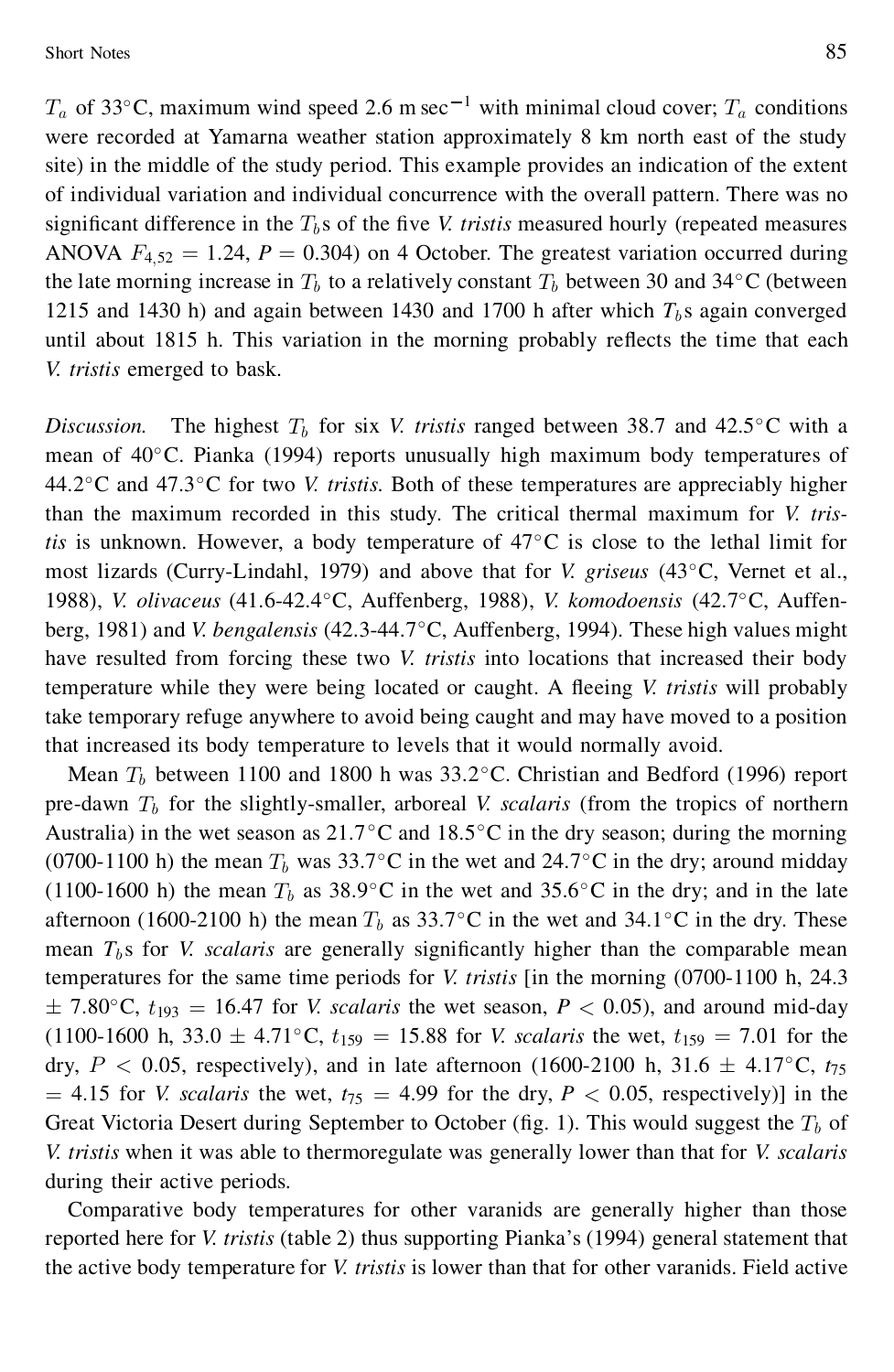| Species                                                                                                                                                         | $T_b \ ^{\circ}$ C | Measurement                                            | Source                             |
|-----------------------------------------------------------------------------------------------------------------------------------------------------------------|--------------------|--------------------------------------------------------|------------------------------------|
| V. bengalensis<br>V. bengalensis<br>V. caudolineaus<br>V. eremius<br>V. giganteus                                                                               | 34.5               | Field active mean                                      | Wikramanayake and Green, 1989      |
|                                                                                                                                                                 | 32.6               | Field and captive active mean, (preferred foraging Tb) | Auffenberg, 1994                   |
|                                                                                                                                                                 | 37.8               | Field active mean                                      | Pianka, 1994                       |
|                                                                                                                                                                 | 37.3               | Field active mean                                      | Pianka, 1994                       |
|                                                                                                                                                                 | 36.7               | Field active mean                                      | Pianka, 1994                       |
|                                                                                                                                                                 | 36.4               | Field active mean, summer                              | Heger and Heger, 1993              |
| V. giganteus<br>V. gilleni                                                                                                                                      | 37.4               | Field active mean                                      | Pianka, 1994                       |
| V. gouldii<br>V. gouldii<br>V. gouldii<br>V. griseus<br>V. griseus<br>V. komodoensis<br>V. panoptes<br>V. panoptes<br>V. panoptes<br>V. panoptes<br>V. panoptes | 35.5               | Field active mean                                      | King, 1980                         |
|                                                                                                                                                                 | 37.1               | Field active mean                                      | Licht et al., 1966                 |
|                                                                                                                                                                 | 37.7               | Field active mean                                      | Pianka, 1994                       |
|                                                                                                                                                                 | 35.9               | Midday mean, wet season                                | Christian and Weavers, 1996        |
|                                                                                                                                                                 | 36.1               | Field active mean, summer                              | Vernet et al., 1988                |
|                                                                                                                                                                 | $32.1 - 38.4$      | Field active mean                                      | Sokolov et al., 1975               |
|                                                                                                                                                                 | 35.5               | Overall mean from 0600-1800 h                          | Wikramanake et al., 1993           |
|                                                                                                                                                                 | $32 - 40$          | Field active mean between 1000-1700 h                  | Auffenberg, 1981                   |
|                                                                                                                                                                 | 34.0               | Midday mean, wet season                                | Christian and Weavers, 1996        |
|                                                                                                                                                                 | $31 - 32.2$        | Field active mean between 1100-1600 h                  | Auffenberg, 1988, from figure 5-11 |
|                                                                                                                                                                 | 36.4               | Midday mean, wet season                                | Christian and Weavers, 1996        |
|                                                                                                                                                                 | 35.6               | Field active mean                                      | King, 1980                         |
|                                                                                                                                                                 | 36.3               | Midday mean, summer                                    | Christian and Weavers, 1996        |
|                                                                                                                                                                 | 30.4               | Field active mean                                      | Tracholt, 1995                     |
| V. s. salvator<br>V. salvator                                                                                                                                   | 29.9               | Field active mean                                      | Wikramanayake and Green, 1989      |
|                                                                                                                                                                 | 38.9               | Midday mean, wet season                                | Christian and Bedford, 1996        |
| V. scalaris<br>V. tristis                                                                                                                                       | 34.8               | Field active mean                                      | Pianka, 1994                       |
| V. tristis                                                                                                                                                      | 33.2               | Field active mean 1100-1800 h                          | This study                         |
| V. varius                                                                                                                                                       | 35.5               | Field active mean                                      | Stebbins and Barwick, 1968         |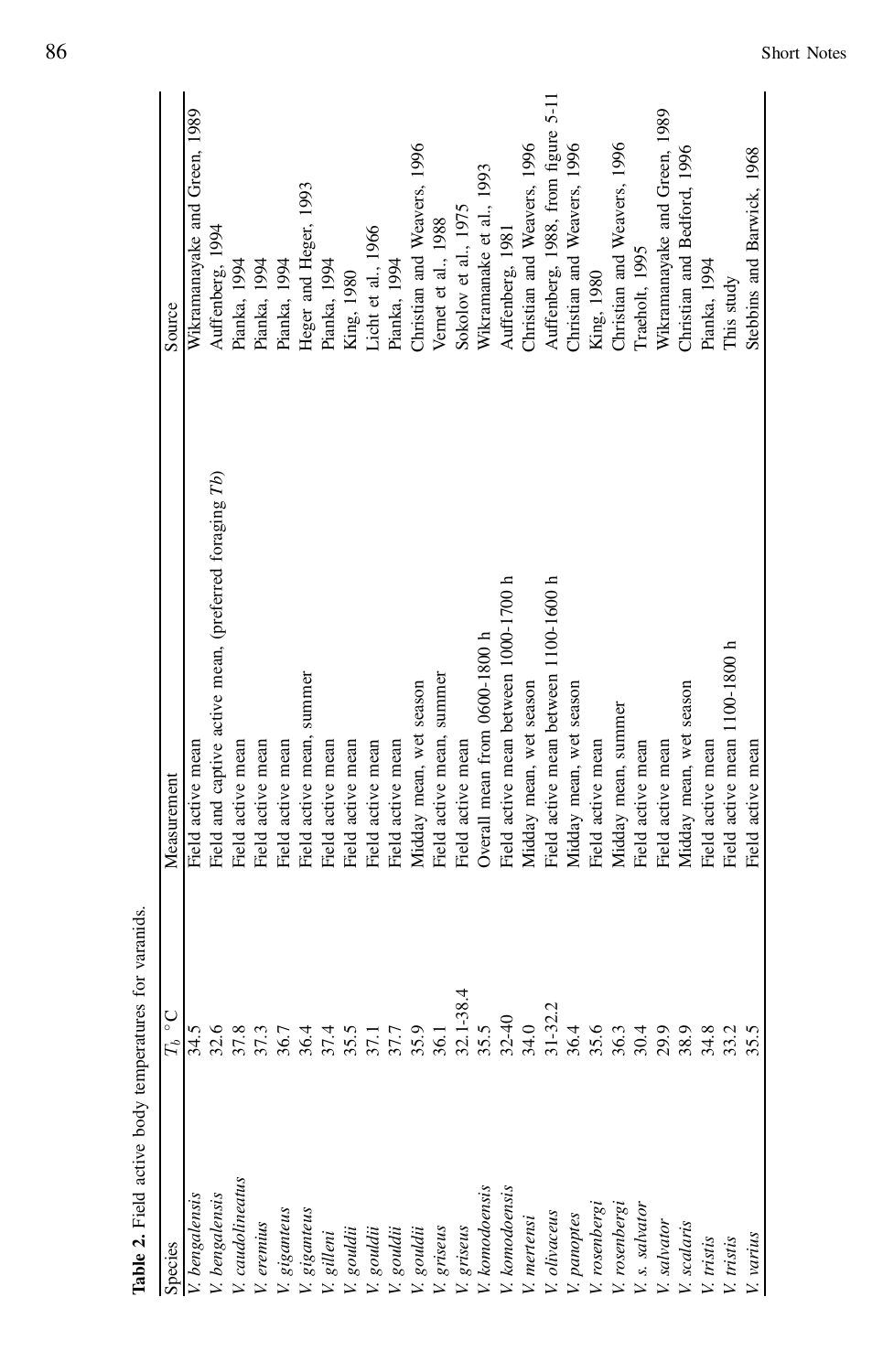Short Notes 87

 $T<sub>b</sub>$  for the semi-aquatic *V. mertensi* and *V. salvator* are generally lower than for terrestrial species, as are the field active  $T_b$  of *V. olivaceus* and *V. bengalensis.* These lower body temperatures probably are associated with their choice of habitat (Wikramanayake and Green, 1989). Whether the generally lower  $T_b$  for *V. tristis* compared with other terrestrial varanids reflects a physiological difference or a variation based on the season or how it uses its habitat is unknown. Christian and Weavers (1996) report significant differences within and between seasons in  $T<sub>b</sub>$  among varanid species (*V. panoptes, V. gouldii* and *V. mertensi*) living in tropical northern Australia. *Varanus tristis* is a dark-bodied, widelyforaging, arboreal varanid from the subgenus *Odatria* that is found in a variety of habitats in the northern four-fifths of Australia. In the Great Victoria Desert, *V. tristis* have large activity areas, move almost in a direct line from tree to tree and seldom deviate to forage during the breeding season, are possibly ambush predators that change their perches regularly (Thompson et al., 1999). Before a conclusive statement can be made on their relative  $T_b$ , the field active  $T_b$  for *V. tristis* from other parts of the Australian continent should be examined.

*Varanus tristis* generally began increasing their  $T<sub>b</sub>$  from when it was first recorded in the morning (from about 0600 h) probably as a result of conductive heat gain. A more rapid increase was generally evident after 0930 h, which was probably due to heat gain by radiation occurring when *V. tristis* bask on a tree limb. Small peaks in  $T<sub>b</sub>$  at about 1100 h evident in 3 of 5 individuals monitored hourly on October 4 could correspond to the end of the initial basking activity often evident in varanids (King, 1980; King et al., 1989; Green et al., 1991). Comparative data for five individual *V. tristis* on 4 October, when ambient temperature at 0600 h was 19 $\degree$ C, at 0900 h was 25.5 $\degree$ C and the maximum was 33 $\degree$ C, suggest consistency among individuals in how *V. tristis* regulate their  $T_b$  during the breeding season.

**Acknowledgements.** T. Pusey, N. Kirkwood and G.A. Pianka are thanked for providing assistance with the surgery, and G.A. Pianka assisted with field work. S. Sweet gave useful advice on surgically implanting transmitters. The Western Australian Department of Conservation and Land Management licensed collection of animals. Experiments were undertaken with the approval of the Animal Ethics Committee of Edith Cowan University. Edith Cowan University provided some funds for this research. ERP thanks the graduate school of University of Texas at Austin for a faculty research assignment and the Denton A. Cooley Centennial Professorship of Zoology for funding part of this project.

## **References**

- Auffenberg, W. (1981): The Behavioral Ecology of the Komodo Monitor. Gainesville, University Press of Florida.
- Auffenberg, W. (1988): Gray's Monitor Lizard. Gainesville, University Press of Florida.
- Auffenberg, W. (1994): The Bengal Monitor, Gainesville, University Press of Florida.
- Christian, K., Bedford, G. (1996): Thermoregulation by the spotted tree monitor *Varanus scalaris,* in the seasonal tropics of Australia. J. Therm. Biol. **21** (2): 67-73.
- Christian, K.A., Weavers, B.W. (1996): Thermoregulation of monitor lizards in Australia: an evaluation of methods in thermal biology. Ecol. Monogr. **66**: 139-157.